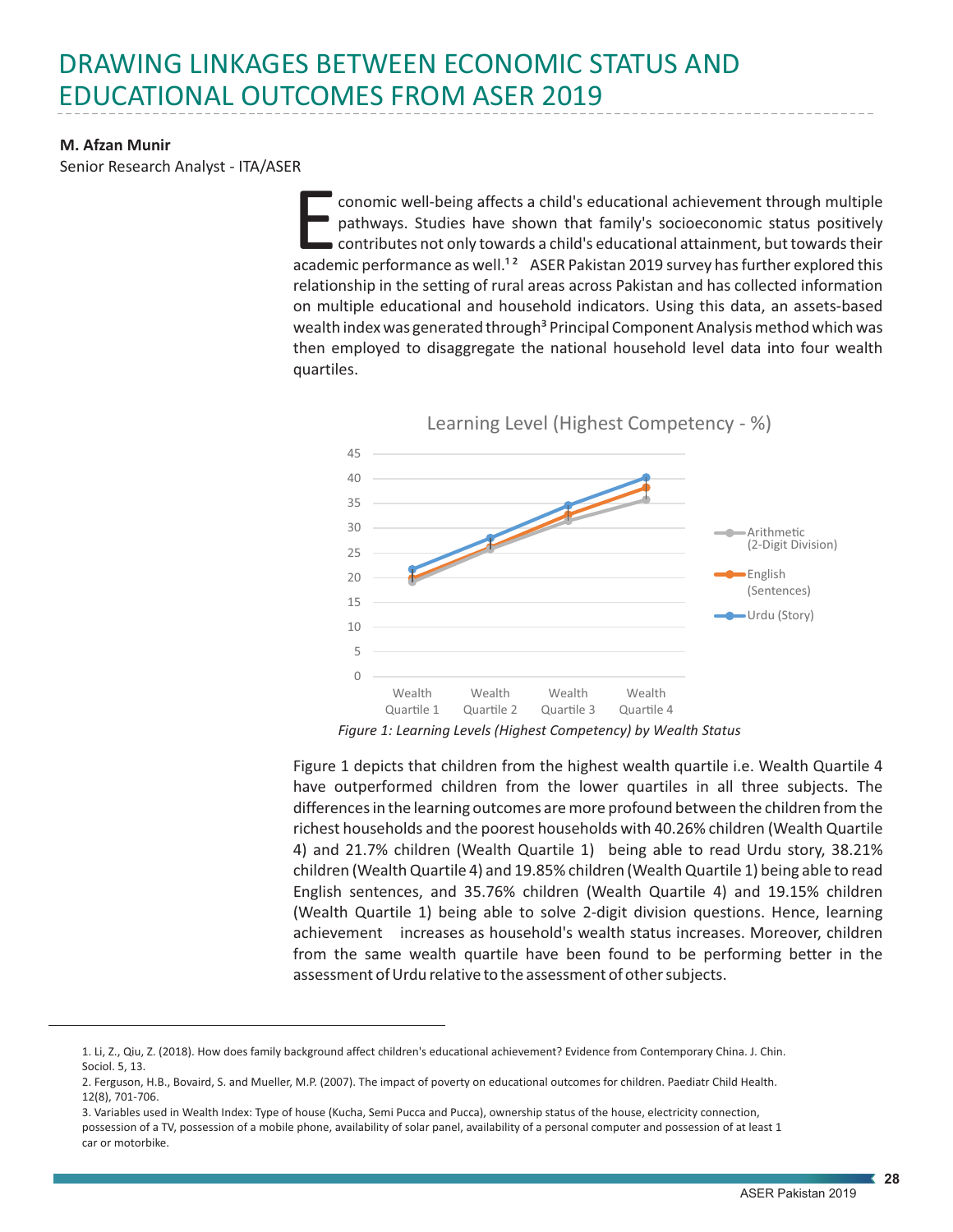This trend continues for other higher-level competencies such as General Knowledge, Urdu Comprehension and Arithmetic Word Problems as well. More children from the households in wealth quartile 4 have answered all questions in respective domains correctly when compared with children from households in other quartiles: 31.06%, 29.51% and 29.02% children (Wealth Quartile 4) compared with 15.79%, 15.08% and 13.75% children (Wealth Quartile 1) for General Knowledge, Urdu Comprehension and Word Problem respectively. Figure 2 has captured this information.



Figure 2: Percentage of Children who have answered all questions correctly

With regards to the enrolment status, a higher percentage of children belonging to the households from wealth quartile 4 (79.6%) was reported to be currently enrolled in an educational institution in comparison to the 67.52% children from wealth quartile 1, 70.93% children from wealth quartile 2 and 75.41% children from wealth quartile 3. Likewise, households from wealth quartile 4 had a lower number of out of school children relative to other households. Furthermore, children from lower wealth quartiles (1 & 2) are more likely to be out of school than those from upper wealth quartiles (3 & 4). When asked about the reason for a child not enrolled in a school (never enrolled or dropped out), 57.35% of OOSC from wealth quartile 1 and 53.84% of OOSC from wealth quartile 2 were reported to be out of school due to poverty. This shows the impact that economic status has on enrolment decisions for children.



Enrolment Status (%)



**29**